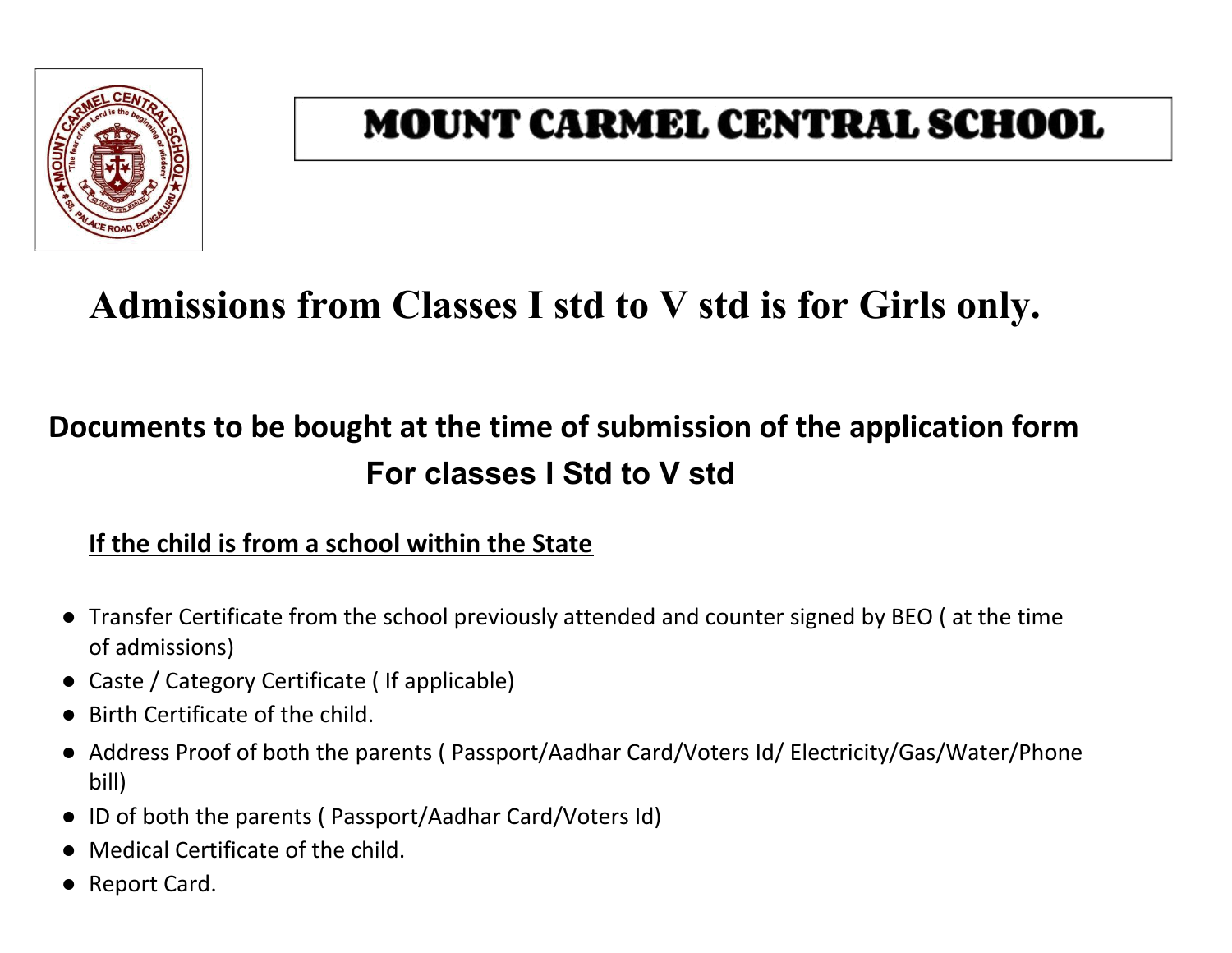● Baptism certificate and Parish Priest letter of the child (Roman Catholics)

## **For Classes I to V std**

### **If the child is from any other state,**

- Report Card
- Transfer Certificate from the school previously attended and counter signed by BEO and DDPI (at the time of admissions)
- School DISE Number and students Enrollment number has to be specified in the TC
- Caste / Category Certificate (If applicable)
- Birth Certificate of the child.
- Address Proof of both the parents (Passport/Aadhar Card/Voters Id/ Electricity/Gas/Water/Phone bill)
- ID of both the parents ( Passport/Aadhar Card/Voters Id)
- Medical Certificate of the child.
- Baptism certificate and Parish Priest letter of the child. (Roman Catholics)